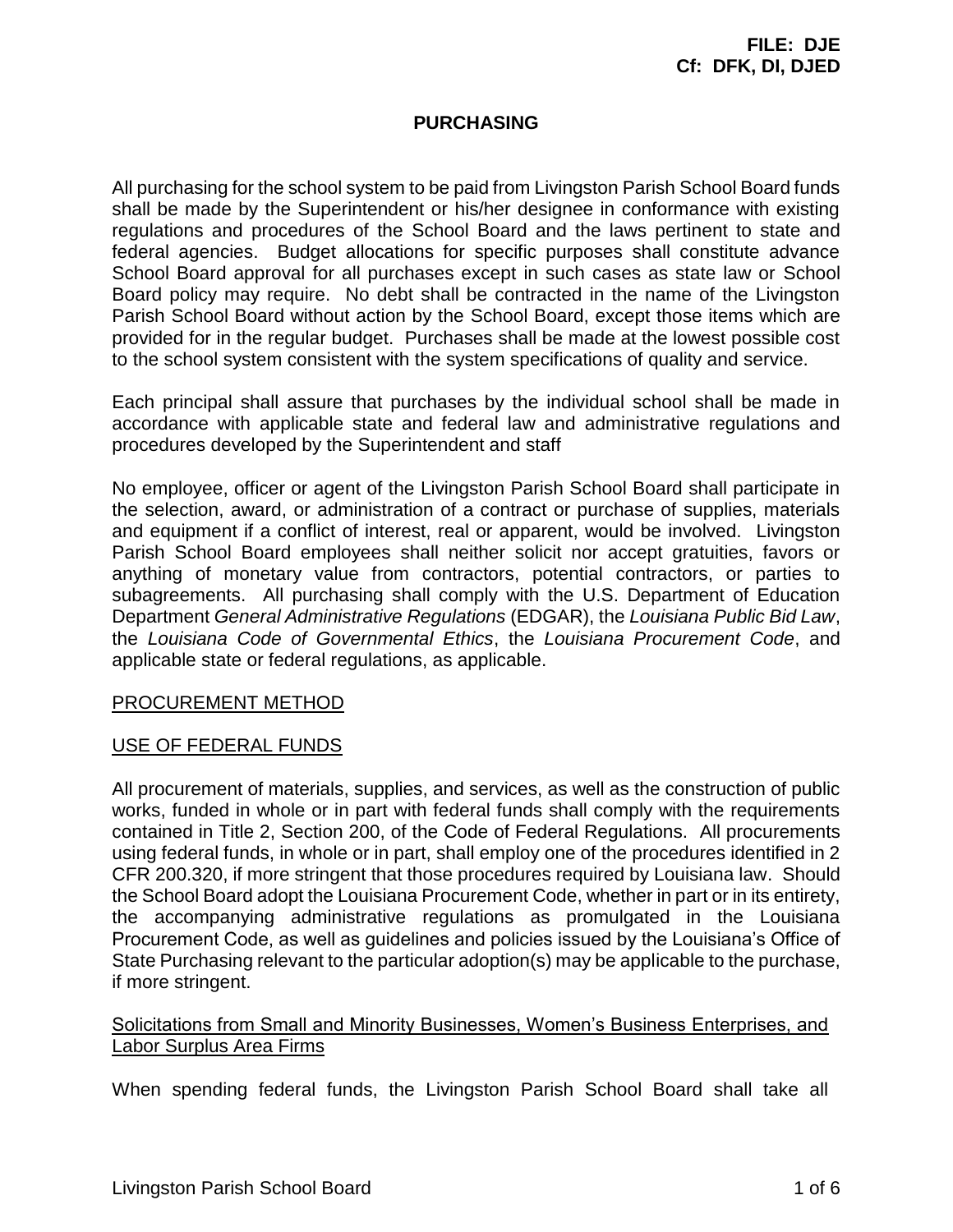necessary affirmative steps to assure that minority businesses, women's business enterprises, and labor surplus area firms are used when possible. Affirmative steps shall include:

- 1. Placing qualified small and minority businesses and women's business enterprises on solicitation lists;
- 2. Assuring that small and minority businesses, and women's business enterprises are solicited whenever they are potential sources;
- 3. Dividing total requirements, when economically feasible, into smaller tasks or quantities to permit maximum participation by small and minority businesses and women's business enterprises;
- 4. Establishing delivery schedules, where the requirement permits, which encourage participation by small and minority businesses and women's business enterprises;
- 5. Using the services and assistance, as appropriate, of such organizations as the Louisiana Economic Development Agency, and Small Business Administration and the Minority Business Development Agency of the United States Department of Commerce; and
- 6. Requiring the prime contractor, if subcontracts are to be let, to take the affirmative steps listed in paragraphs 1 through 5 of this section.

## Exclusion or Rejection of Quotes or Bids

A contract award or a purchase made with federal funds shall not be made to parties listed on the government-wide exclusions in the *System for Award Management* maintained by the U.S. Government, which contains the names of parties debarred, suspended, or otherwise excluded by agencies, as well as parties declared ineligible under statutory or regulatory authority.

## USE OF STATE FUNDS

Procurement of materials and supplies when using state or locally generated funds shall follow the procurement method as authorized by Louisiana law.

### Financing Purchases

The School Board may finance the purchase of equipment or other movable property to be used by the School Board by entering into an installment sale, lease, or similar agreement with any lender or other person. If required, such agreement shall be subject to approval of the State Bond Commission in accordance with statutory provisions. No individual school or employee shall obligate the School Board without proper school system personnel knowledge and approval.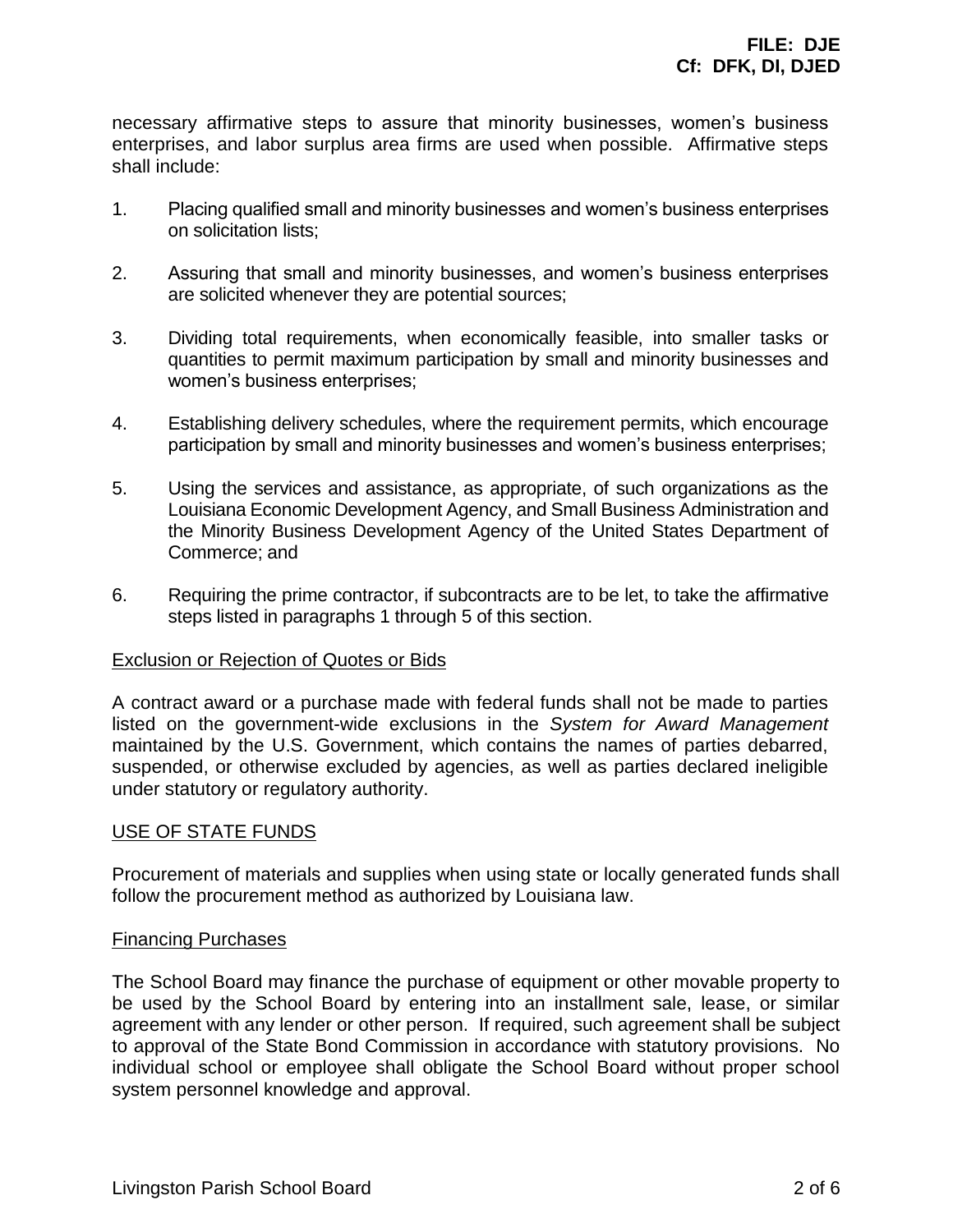### Use of State Contract

If equipment, materials or supplies are available from a State of Louisiana Contract, the Superintendent and/or his/her designee may approve the purchase without using one of the purchasing procedures outlined in statutory provisions, if advantageous to the School Board.

The School Board may also *piggyback,* or purchase materials and supplies on valid contracts of other political subdivisions in accordance with La. Rev. Stat. Ann. §§33:1321- 1337 or La. Rev. Stat. Ann. §38:321.1.

### Louisiana Procurement Code

State law authorizes School Boards to adopt all or any part of the *Louisiana Procurement Code* as contained in state statutes (La. Rev. Stat. Ann. §§39:1551-39:1755). For proper and efficient operations, the Livingston Parish School Board may adopt, by resolution or otherwise, pertinent provisions of the *Louisiana Procurement Code*, accompanying administrative regulations as promulgated in the *Louisiana Procurement Code*, as well as guidelines and policies issued by the state's Office of State Purchasing relevant to the procurement of materials, supplies, merchandise, and other types of property.

### Sole Source Provider

The School Board may award a contract for the purchase of supplies, services, or major repairs without competition when the Superintendent or designated employee has determined, in writing, that there is only one source for the supply, service, or major repair item(s) to be acquired. Pertinent procedures for purchasing such items from a sole source shall be as outlined in the State of Louisiana Office of State Purchasing's *Purchasing Rules and Regulations.*

The following rules and regulations shall apply to and govern all sole source procurement for the Livingston Parish School Board unless emergency conditions exist:

- 1. For used products, equipment or structures the School Board may procure such items where the Superintendent has determined that the procurement of said item is cost effective to the School Board and an equivalent item proposed for purchase is not available through a competitive bidding process such that letting bids would constitute a vain and useless act.
- 2. The determination as to whether a procurement shall be made as a sole source shall be made by the Superintendent or his designee. Such determination shall be in writing. In cases of reasonable doubt, competition should be solicited. Any request that a procurement be restricted to one potential contractor shall be accompanied by an explanation as to why no other will be suitable or acceptable to meet the need.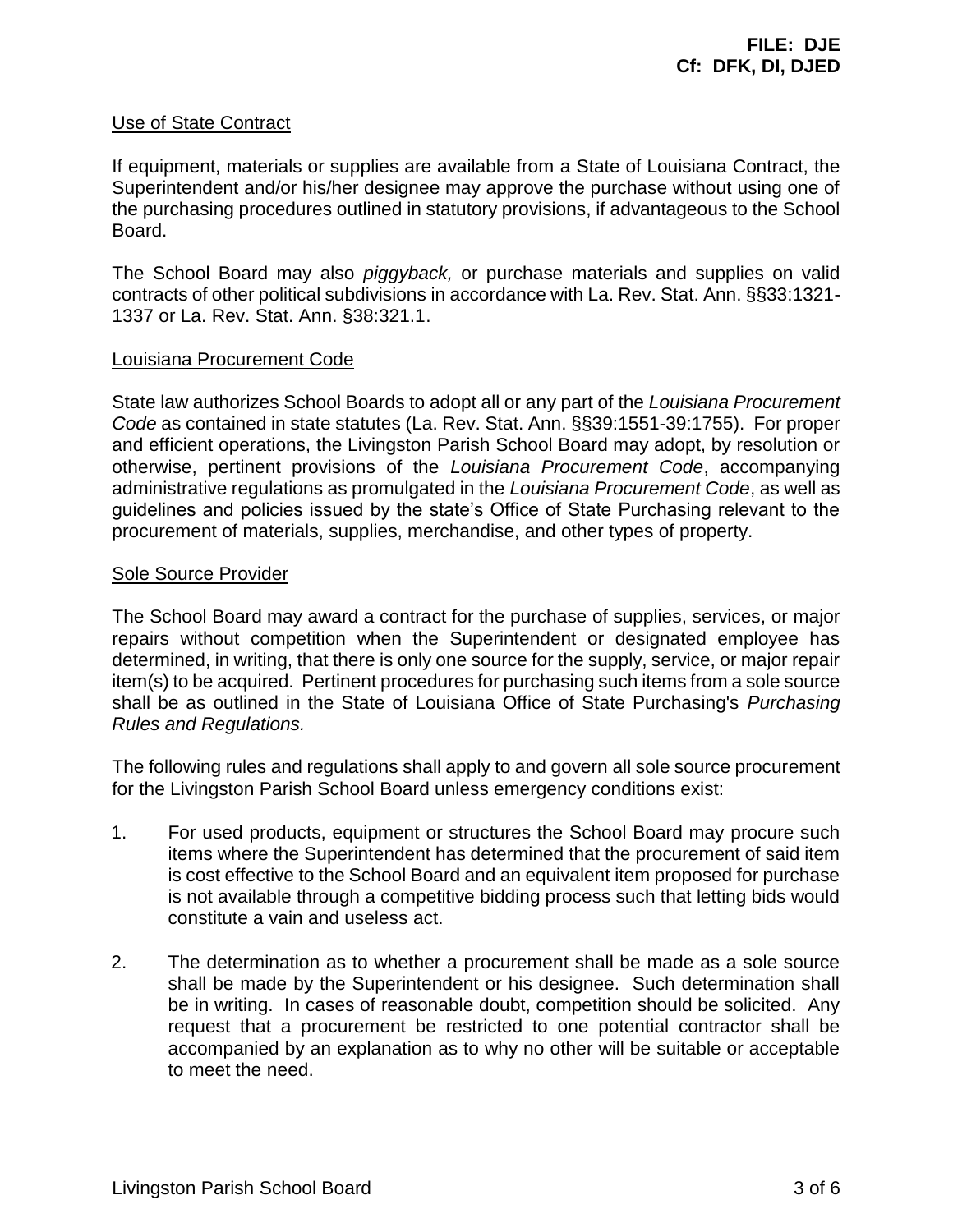- 3. With respect to such purchases, the Superintendent shall certify in writing to the School Board all of the following:
	- A. The price for which the used product, equipment or structure may be obtained;
	- B. A statement that the maintenance and repair of the product, equipment or structure is unlikely to be any more onerous or expensive than the purchase of new such items, taking into account the cost of the used items.
	- C. An equal product, equipment or structure cannot be obtained through a competitive bid progress because of the circumstances surrounding the purchase.
	- D. The circumstances surrounding the purchase demonstrating that the procurement of an equivalent product, equipment or structure cannot be accomplished through a competitive bid process.
- 4. The purchase shall be voted upon, authorized and approved by the Livingston Parish School Board at a regular or special meeting noticed pursuant to State Law.
- 5. A record of any item procured under these rules and regulations shall be maintained that lists:
	- A. Each contractor's name;
	- B. The amount and type of each purchase;
	- C. A listing of the product, equipment or structure procured;
	- D. The identification number of each contract file.
- 6. The record of each procurement prepared under Subsection (4) shall be submitted to the Legislative Auditor annually.

## Qualified Group Purchasing Organizations

A *qualified group purchasing organization* means an organization, whether for profit or not for profit, of which two (2) or more public school districts are members and which solicits proposals or bids from vendors of materials, equipment, or supplies of the type and nature as may be purchased by a public school district or public school.

As provided in La. Rev. Stat. Ann. §38:2212.1, the School Board may enter into an agreement with: (A) one or more School Boards to form a qualified group purchasing organization; or (B) one or more qualified group purchasing organizations for the purchase of materials, equipment, and supplies, including installation thereof. Any such agreement shall require that the qualified group purchasing organization submit a price list for those materials, equipment, and supplies offered by it and that the prices quoted on the list remain in effect for a stated period of time of not less than three (3) months. Any such price list shall be considered, for all purposes, to be a valid and binding bid by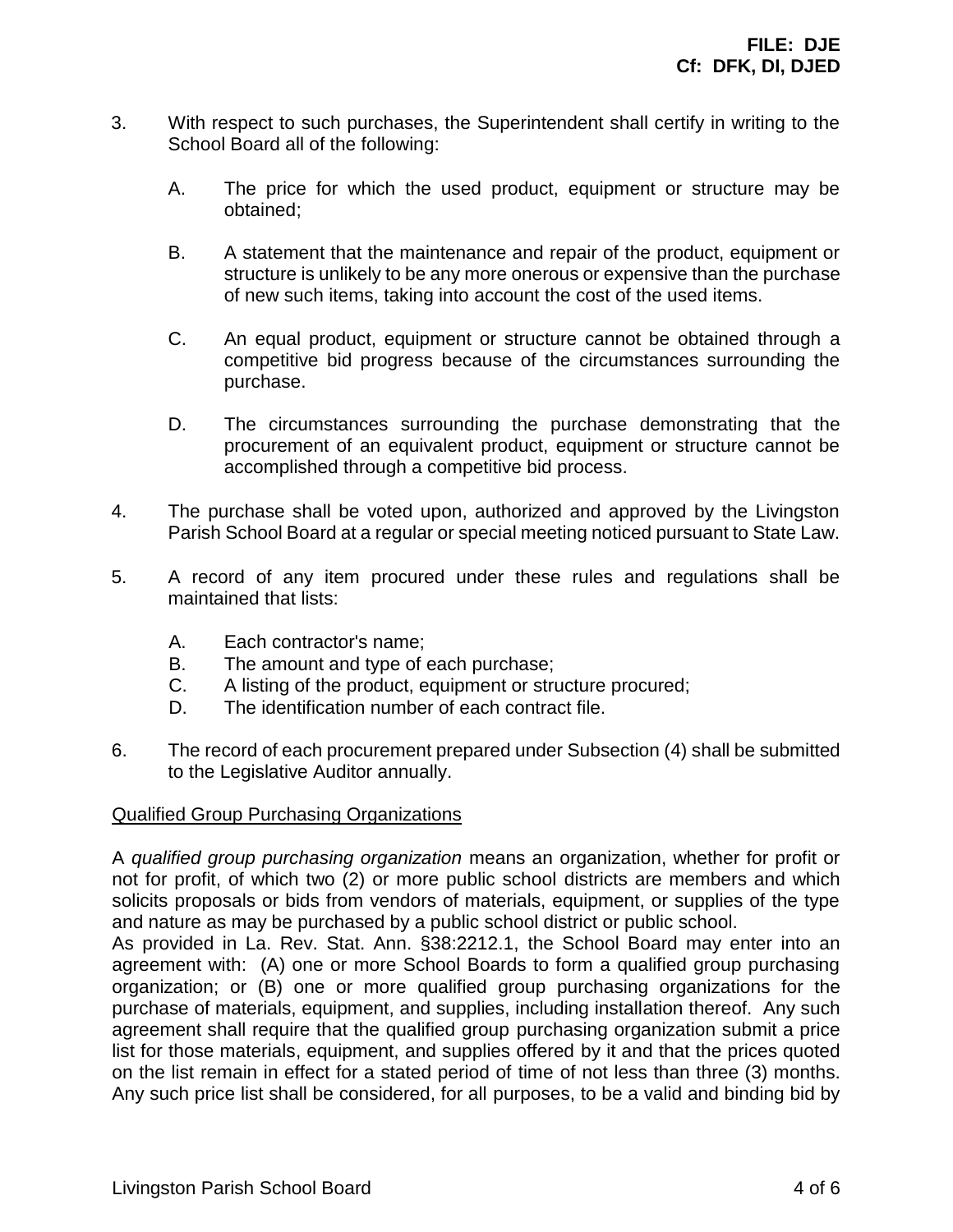the qualified group purchasing organization during the effective period of the agreement, and no additional bid by the qualified group purchasing organization is necessary.

The School Board may purchase materials, equipment, or supplies directly from or through a qualified group purchasing organization if either the price is less than that for the same or substantially similar materials, equipment, or supplies on the state contract or bid list, or if the same or substantially similar materials, equipment, or supplies are not under state contract or on the state bid list. Nothing included in this paragraph shall be construed to authorize the School Board to purchase materials, equipment, or supplies from or through an entity or vendor other than a qualified group purchasing organization as defined herein without using a procurement process otherwise provided by state law.

### Competitive Online Solicitation

The School Board may use a *reverse auction* or *competitive online solicitation process* on the Internet for the purchase of equipment, supplies, and other materials in lieu of the more formal bid process when the School Board's procurement officer determines that the electronic bidding is more advantageous and in the best interests of the School Board.

Prior to the use of a competitive online solicitation process, the School Board may require that:

- 1. Vendors register before opening dates and time, and as part of the registration, require that the vendors agree to any terms and conditions and other requirements of the solicitation.
- 2. Vendors be prequalified prior to placing bids and allow only bidders who are prequalified to submit bids.
- 3. The solicitation shall designate an opening date and time and the closing date and time. The closing date and time may be fixed or remain open depending on the structure of the item being bid.
- 4. At the opening date and time, the School Board shall begin accepting online bids and continue accepting bids until the bidding is officially closed. Registered bidders shall be allowed to lower the price of their bid below the lowest bid posted on the Internet until the closing date and time.
- 5. Bidders' identities shall not be revealed during the bidding process; only the successively lower prices, ranks, scores, and related bid details shall be revealed.
- 6. All bids shall be posted electronically and updated on a real-time basis.
- 7. The School Board shall retain the right to cancel the solicitation if it determines that it is in the School Board's best interest.
- 8. The School Board shall retain its existing authority to determine the criteria that will